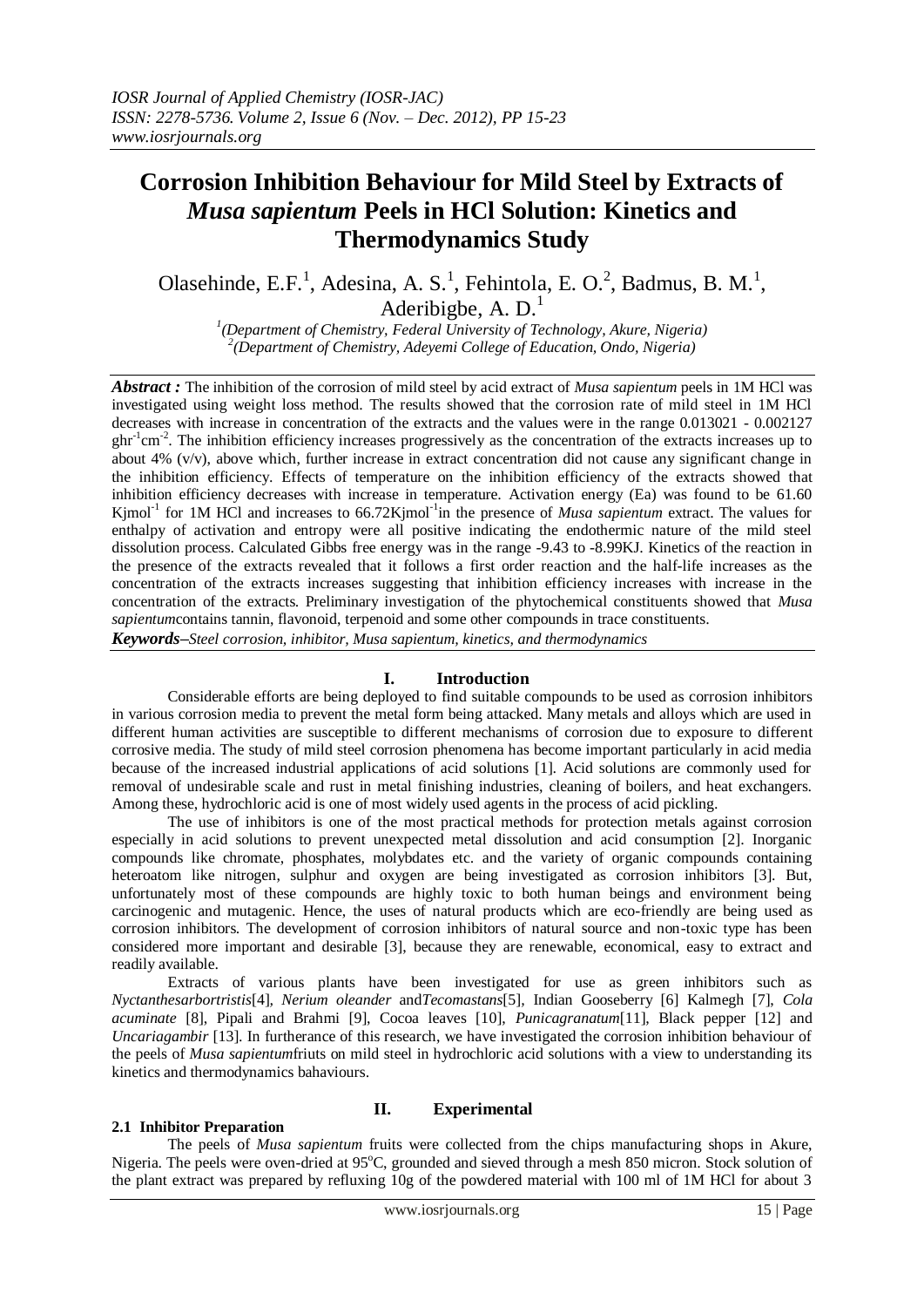hours and was allowed to stand overnight. The resultant solution was filtered and the filtrate was made up to 200 mL. From the stock solution of the extract, different concentrations of the inhibitor test solutions ranging from 0.1% to 10% v/v were prepared. The blank corrodent was 1M HCl solution and double distilled water was used for the entire study.

#### **2.2 Sample Preparation**

The chemical compositions of mild steel used were Fe: 98.721%, C: 0.181%, Si: 0.056 %, Mn: 0.474 %, S: 0.039%, Ni: 0.078%, Cu: 0.198%, Al: 0.124%, P: 0.039%, Cr: 0.038% and others were 0.091%. The steel was cut to form different coupons of dimensions of diameter ranging from 5.35-5.67 mm and height ranging from 18.03-21.14 mm using digital venier caliper. Each coupon was degreased with acetone and pickled with concentrated hydrochloric acid. The surface of the coupons were mechanically polished using SiC emery papers of grades 400 and 600, washed with distilled water, dried at room temperature and stored in a desiccator. The weights of the coupons were determined using an analytical balance of 0.0001 mg accuracy.

#### **2.3 Weight loss method**

After initial weighing, the specimens in triplicate were immersed in 100ml of 1M HCl solution with and without different concentrations of plants extracts with the aid of glass hooks at different temperatures for 6 hours. The thermostated water bath was set to the appropriate temperature and after 6 hours of immersion, the specimens were removed, washed, dried completely and their final weights were noted. From the initial and final weights of the mild steel, the weight loss, the corrosion rate  $(gcm^{-2} hr^{-1})$ , inhibition efficiency (%), and surface coverage ( $\theta$ ) were determined from the weight loss results, using equations 1, 2 and 3 respectively [13]:

Corrosion rate (CR) = 
$$
W/_{At}(\text{gcm}^{-2} \text{h}^{-1})
$$
.................(1)

W is weight loss of the mild steel after time t (grams), "A" is the area of the mild steel coupon  $(cm<sup>2</sup>)$  and "t" is the time of immersion (hours)

Inhibition efficiency (%) = 
$$
(1 - \frac{W_1}{W_2}) \times 100
$$
.................(2)  
Surface Coverage ( $\theta$ ) =  $(1 - \frac{W_1}{W_2})$ .................(3)

Where  $W_1$  and  $W_2$  are the weight losses for mild steel in the presence and absence of inhibitor. Phytochemical analysis of the *Musa sapientum* extracts was carried out according to the method reported previously [14].

## **III. Results And Discussion**

#### **3.1**.**Effect of Reaction Conditions on Corrosion Rate and Inhibition Efficiency of** *Musa Sapientum* **Extract 3.1.1 Effect of concentration on corrosion rate**

The variation of corrosion rate of mild steel in 1M HCl in the absence and presence of various concentrations of acid extract of *Musa sapientum* at 303, 313, 323 and 333K was shown in Figure 1. The result showed that the corrosion rate of mild steel in 1M HCl decreases with increase in the concentration of the extracts at all temperature vlaues, indicating that acid extracts of *Musa sapientum* inhibited the corrosion of mild steel in 1M HCl. This result was found to be in agreement with the findings of J.T Wabanne [13].



Figure1: Effect of concentration of the extract on the corrosion rate of mild steel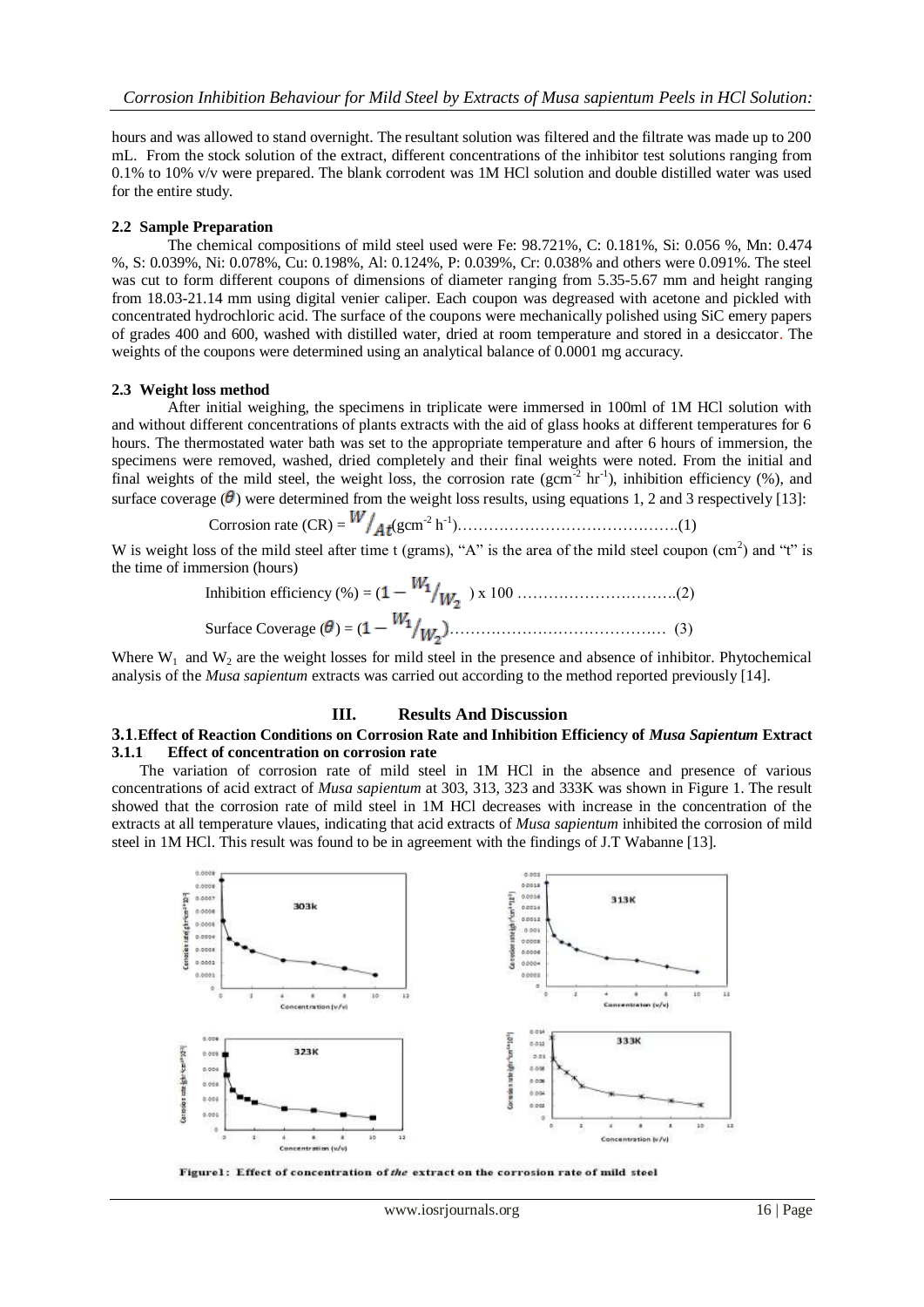#### **3.1.2 Effect of Concentration on Inhibition Efficiency**

As shown in Figure 2, the inhibition efficiency of the extracts on the mild steel increases with increasing concentration of the plant extracts. This is expected because as the concentration of the plant extracts increases, the fraction of the surface covered by the adsorbed molecule also increases which results into an increase in the inhibition efficiency. The inhibition efficiency increases progressively as the concentration of the extracts increases up to about 4%, above which, further increase in extract concentration did not cause any significant change in the performance of the extracts. However, the inhibition efficiency decreases with increase in the temperature of the reaction medium. The maximum percentage inhibition of 88.50% was achieved  $30^{\circ}$ C.



**Figure 2: Effect of concentration of** *Musa sapientum***extract on the Inhibition Efficiency of mild steel**

#### **3.1.3 Effect of Temperature on Corrosion Rate**

The effect of temperature on the corrosion rate of mild steel in free acid and in the presence of different concentrations of the inhibitor was studied in the temperature range of  $30^{\circ}$ C to  $60^{\circ}$ C. As shown in Figure 3, it was observed that the rate of corrosion of mild steel in free acid solution increases with increase in temperature. However, the corrosion rate is much decreased for the inhibited acid solution than in the free acid solution. This shows that as temperature increases, the rate of corrosion of mild steel also increases as a result of increase in the average kinetic energy of the reacting molecules. The decrease in the corrosion rate for the inhibited acid solution is as a result of the mitigating effect of the plant extract on the corrosion rate of the mild steel.



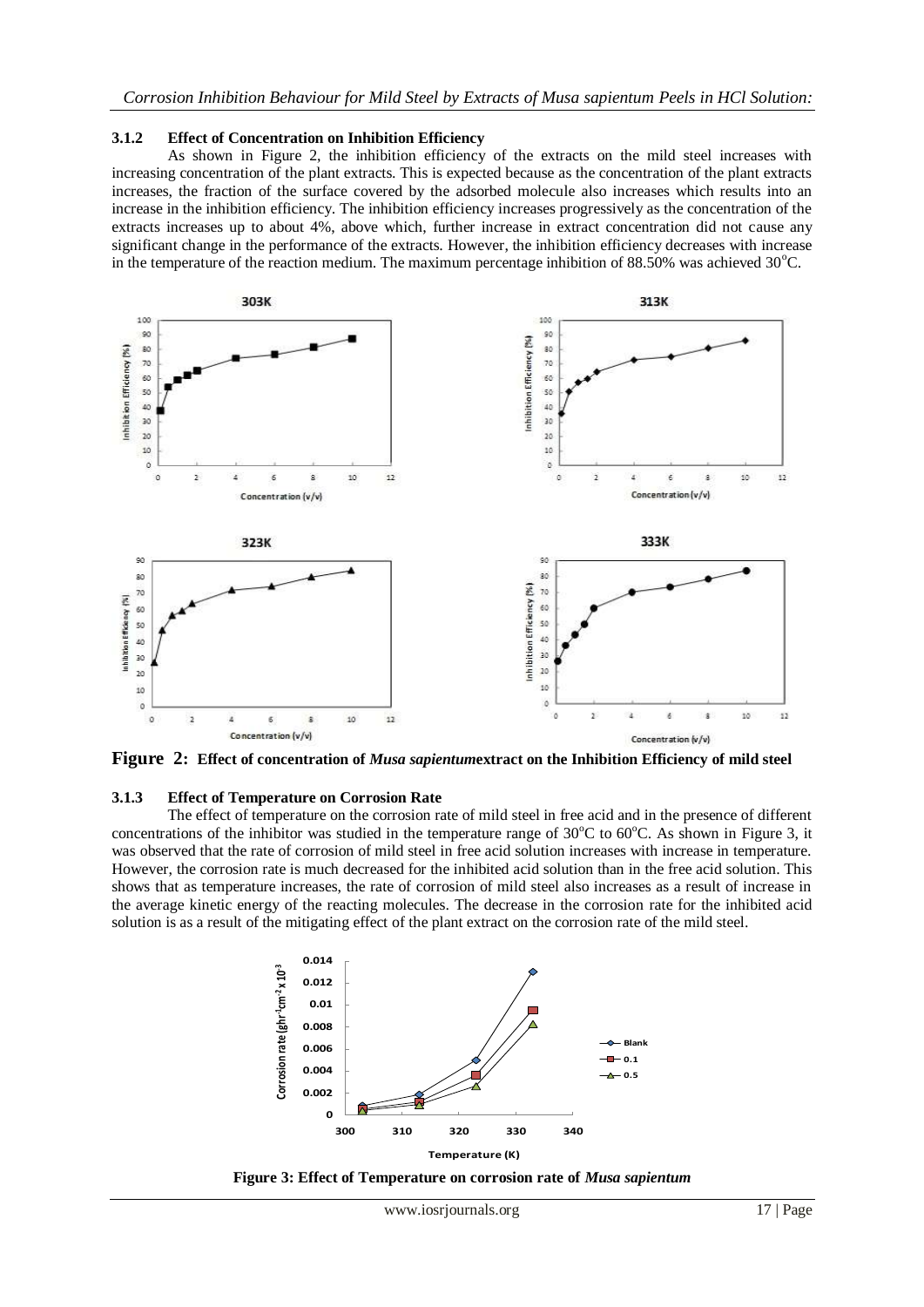## **3.1.4 Effect of Temperature on Inhibition Efficiency**

The effect of increase in temperature on the inhibition efficiency of *Musa sapientum* extract is shown in Figure 4. It was observed that as the reaction temperature increases from  $30^{\circ}$ C to  $60^{\circ}$ C, the inhibition efficiency of the *Musa sapientum* extract on the mild steel also decreases suggesting an increase in the corrosion rate. Previous investigators showed that the corrosion rate increases with increase in temperature [3], which results into a decrease in the inhibition efficiency, Therefore, decreasing the reaction temperature favours the inhibition efficiency of acid extracts of *Musa sapientum* on mild steel in hydrochloric acid.



**Figure 4: Effect of Temperature on the Inhibition Efficiency of** *Musa sapientum***extract on mild steel**

## **3.2 Adsorption Parameters**

Adsorption isotherms are very important in determining the mechanism of organo-electrochemical reaction. The inhibition of the corrosion of mild steel in 1M HCl medium with addition of different concentrations of the extract can be explained by the adsorption of the components of the plant extract on the metal surface. Inhibition Efficiency (%) is directly proportional to the fraction of the surface covered by the adsorbed molecule  $(\theta)$ . Therefore, the adsorption isotherm describes the relationship between the coverage of interface with the adsorbed species and the concentration of species in solution. The value of the surface coverage  $(\theta)$  at different concentrations of the inhibitors in 1M HCl solution for the extract was made to fit to various adsorption isotherms. An inhibitor is found to obey Langmuir if the plot of log  $\frac{\theta}{1-\theta}$  vs log C or the plot of log  $C_{\text{g}}$  vs log C is linear. Similarly, for Temkin the plot of  $\theta$  vs log C, for BET log C – log  $\theta$  vs  $\theta$  <sup>3/2</sup> and for Frumkin plot  $\theta$  C vs  $\theta$  will be linear as discussed [15]. In this study, Langmuir and Temkin adsorption isotherms were found to be suitable for the experimental findings. The isotherm is described by the equation (4) as given by [15, 16].

= *1/ K ads* + C ………………………………………(4)

Where C is the Inhibitor concentration,  $K_{ads}$  is the adsorption equilibrium constant and  $\theta$  is the Surface coverage.

Taking logarithm of equation 4 above yields equation (5)

Log ( ) = log C – log kads …………………………. (5)

The plot of log  $\binom{C}{\theta}$  versus log C was linear with the intercept equal to –log K<sub>ads</sub> for the extract (see Fig. 5). The estimated values for  $k_{ads}$  and correlation coefficient  $R^2$  for the extract at various temperatures are shown in the Table 1:

| <b>Table 1:</b> Adsorption Equilibrum constant $(K_{ads})$ at different Temperatures |                  |        |  |
|--------------------------------------------------------------------------------------|------------------|--------|--|
| Temperature $(K)$                                                                    | $\mathbf{K}$ ads | Dʻ     |  |
| 303                                                                                  | 0.76296          | 0.9980 |  |
| 313                                                                                  | 0.56011          | 0.9967 |  |
| 323                                                                                  | 0.51790          | 0.9996 |  |
| 333                                                                                  | 0.46341          | 0.9996 |  |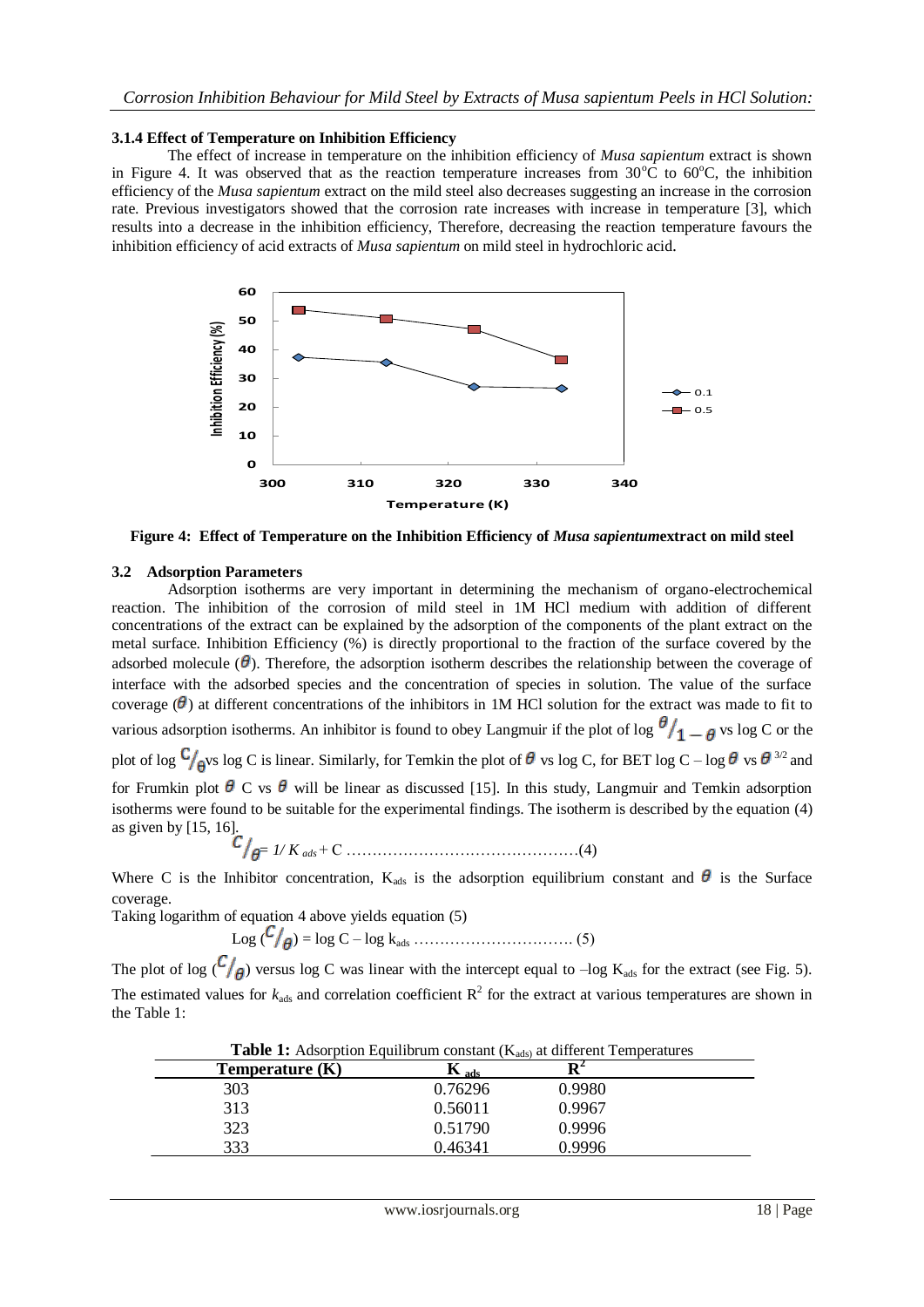The plot of  $\theta$  vs log C was linear for *Musa sapientum*(see Fig. 6). The plots support the assertion that the mechanism of corrosion inhibition is due to the formation and maintenance of a protective film on the metal surface and that the additive covers both the anodic and cathodic sites through uniform adsorption [13]. The fit of the experimental data to these isotherms provide evidence for the role of adsorption in the observed inhibitive effect of the *Musa sapientum*.



**Figure 5: Langmuir isotherm for** *Musa sapientum*



**Figure 6: Temkin isotherm for** *Musa sapientum*

# **3.3 Thermodynamic Study**

## **3.3.1 Activation Energy**

The adsorption of organic compounds can be described by two main types of interactions: physical adsorption and chemisorption. They are influenced by the nature of the charge of the metal, the chemical structure of the inhibitor, pH, the type of the electrolyte and temperature [17]. Thus, in order to elucidate the inhibitive properties of the inhibitor and the temperature dependence on the corrosion rates, the apparent activation energy (Ea) for the corrosion process in the absence and presence of the inhibitor was evaluated from Arrhenius equation [11]:

In ( = ( )…………………………………(6)

Where CR<sub>1</sub>and CR<sub>2</sub> are the corrosion rates at temperature  $T_1$  and  $T_2$  respectively, Ea is the apparent activation energy and R is the molar gas constant.

The estimated values of Ea for mild steel corrosion in the presence of *Musa sapientum* extract in 1 M HCl are listed in the Table 2. Activation energy was found to be 61.60 KJmol<sup>-1</sup> in the absence of the extract and increases to 66.72 KJmol<sup>-1</sup>in the presence of *Musa sapientum* extract at 0.5v/v which shows that the adsorbed organic matter has provided a physical barrier to the change and mass transfer, leading to reduction in corrosion rate. It has been reported that when the values of Ea> 80 kJ/mol it indicates chemical adsorption whereas Ea< 80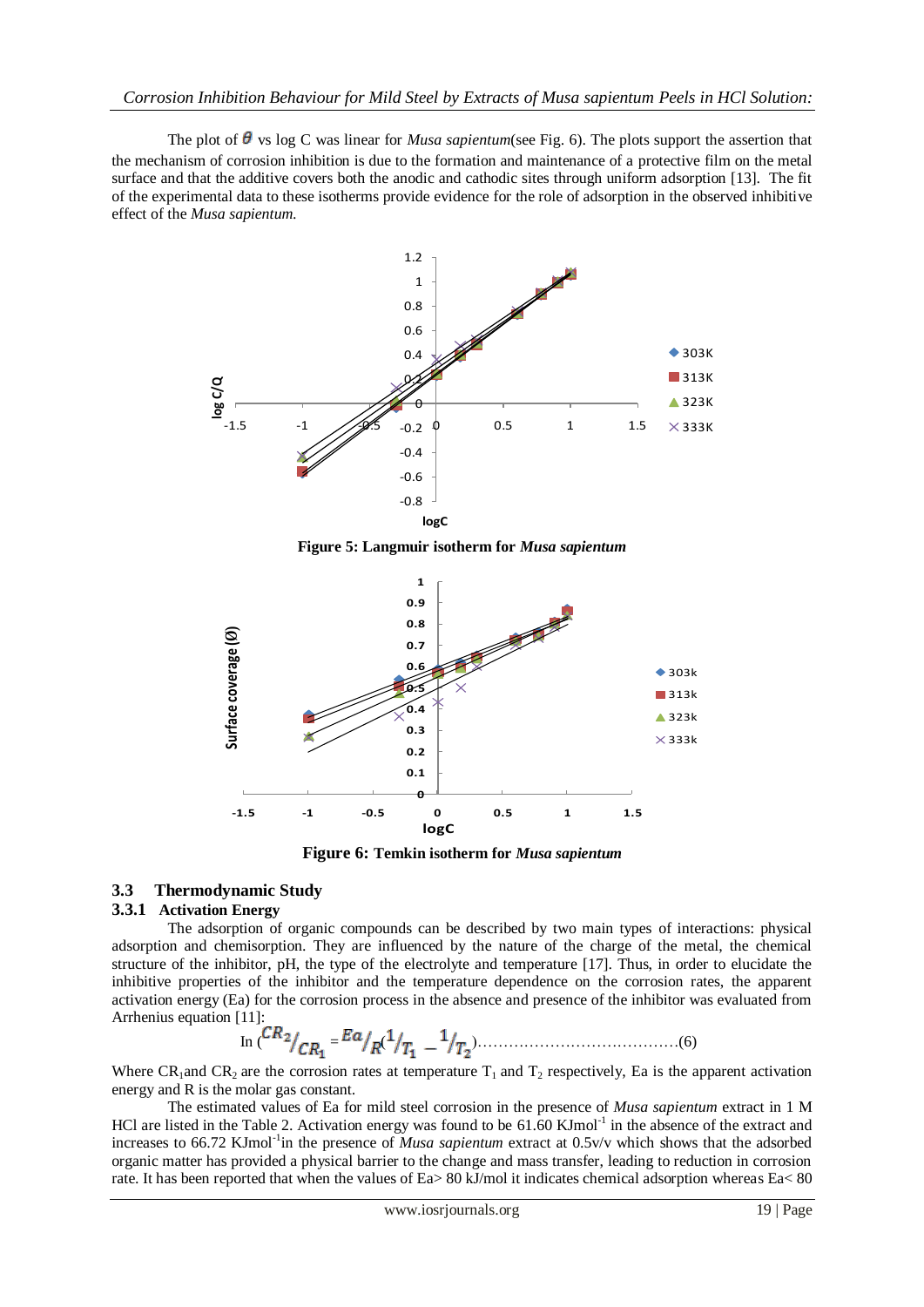kJ/mol infers physical adsorption [15, 16]. In the present study, a physical adsorption mechanism is proposed since the values for the  $E_a$  are less than 80 kJ/mol.

As observed from Table 2, the activation energyincreased with increasing concentration of *Musa sapientum* and all values of *E*a in the range of the studied concentration were higher than that of the uninhibited solution. The increase in *E*a in the presence of *Musa sapientum*extract may be interpreted as due to physical adsorption or weak chemical bonding between the inhibitor species and the mild steel surface which resulted into decrease in the corrosion rate of the mild steel. It should be pointed out that as the concentration of the extract increases, *E*a also increases which implies that the corrosion rate is decreasing. Thus, an increase in the inhibition efficiency was observed

| Table 2: Activation Energy values with the various concentrations of the extract |                                              |  |
|----------------------------------------------------------------------------------|----------------------------------------------|--|
| Concentration of Extract $(v/v)$                                                 | $E_a$ (KJ mol <sup>-1</sup> ) Musa sapientum |  |
| <b>Blank</b>                                                                     | 61.60                                        |  |
| 0.1                                                                              | 63.84                                        |  |
| 0.5                                                                              | 64.22                                        |  |
| 1.0                                                                              | 64.74                                        |  |
| 1.5                                                                              | 66.14                                        |  |
| 2.0                                                                              | 63.67                                        |  |

## **3.3.2. Determination of Enthalpy and Entropy**

Thermodynamic parameters such as enthalpy (∆H) and entropy (∆S) of activation of corrosion process may be evaluated from the effect of temperature. The enthalpy and entropy of activation of corrosion process was calculated from the equation:

$$
\log \frac{CR}{T} = \log \frac{R}{nh} + \frac{\Delta S}{2.303R} - \frac{\Delta H}{2.303RT}
$$
 (7)

Where 'CR' is the corrosion rate, 'T' is the absolute temperature  $\frac{1}{2}$  'R' is the molar gas constant, 'n' is Avogadro's constant, and 'h' is the Planck's constant. A plot of log  $\frac{CR}{T}$  is a straight line graph (see Fig. 7) with a slope of  $(-\frac{\Delta H}{2.303RT})$  and an intercept of (log  $(R/_{nh}) + \frac{\Delta S}{2.303R}$ ). From the slope and the intercept, Δ*H* and ΔSwere calculated as reported by Abiola et al. [18-19].

The results presented in Table 3 show that the enthalpy of activation values were all positive for *Musa sapientum* which reflects the endothermic nature of the mild steel dissolution process. Also, the entropies of activation were positive indicating that the activation complex represents association steps and that the reaction was spontaneous and feasible. These results were in excellent agreement with the previous study [17].

|  | Table 3: Enthalpy and Entropy values of the reaction with various concentrations of the extracts |  |  |  |
|--|--------------------------------------------------------------------------------------------------|--|--|--|
|  |                                                                                                  |  |  |  |

| Table 5. Enthalpy and Entropy values of the reaction with various concentrations of the extracts |                                  |                                             |
|--------------------------------------------------------------------------------------------------|----------------------------------|---------------------------------------------|
| Concentration of Extract $(v/v)$                                                                 | $\Box H$ (KJ mol <sup>-1</sup> ) | $S$ (KJ mol <sup>-1</sup> K <sup>-1</sup> ) |
| <b>Blank</b>                                                                                     | 74.24335551                      | 0.0595709                                   |
| 0.1                                                                                              | 79.24422873                      | 0.0470412                                   |
| 0.5                                                                                              | 80.08579373                      | 0.0467806                                   |
| $1.0\,$                                                                                          | 82.44666551                      | 0.0467806                                   |
| 1.5                                                                                              | 81.21389216                      | 0.0448277                                   |
| 2.0                                                                                              | 78.14211217                      | 0.0556715                                   |

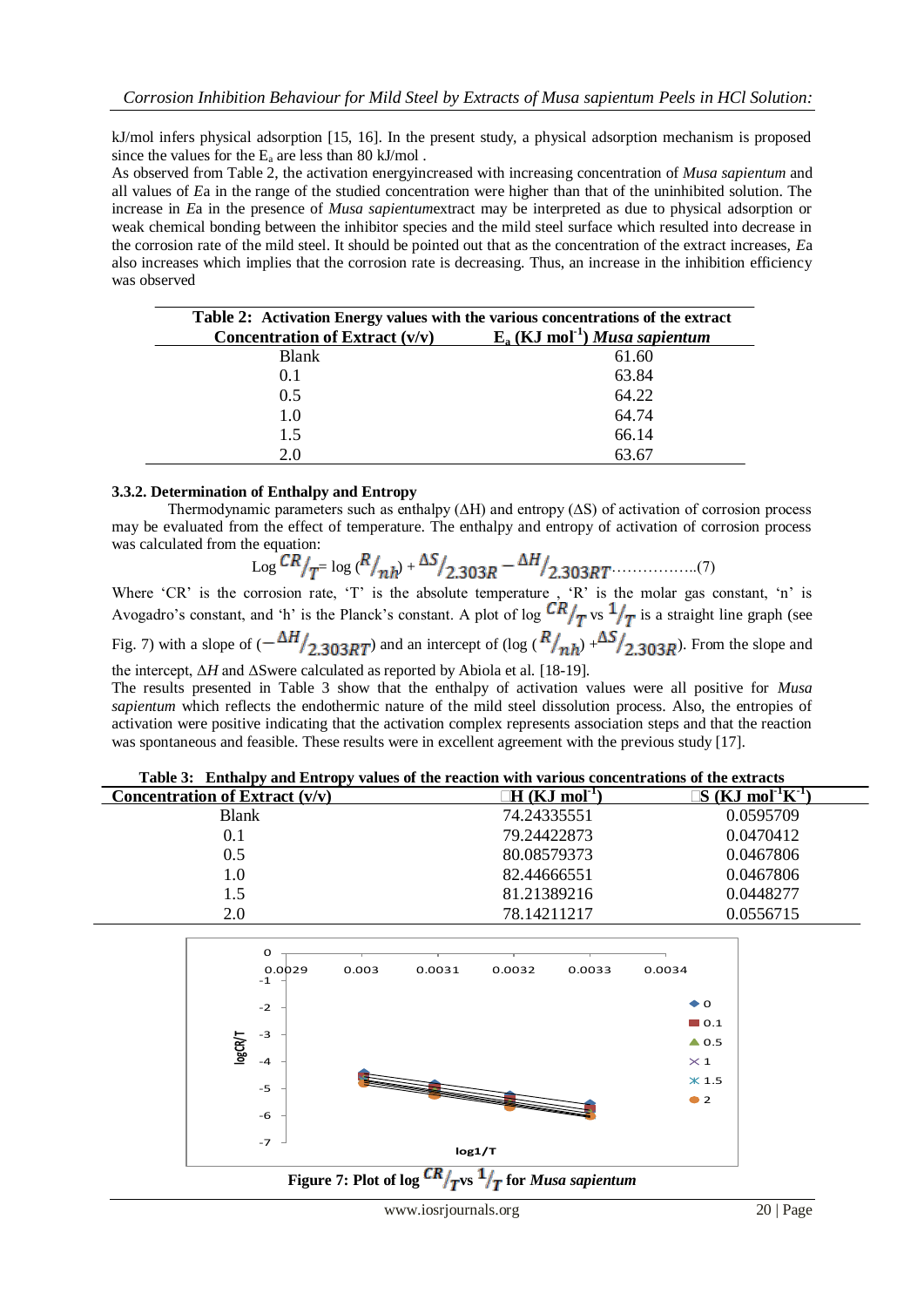# **3.3.1 Free Energy of Adsorption,**

The free energy of adsorption values,  $ΔG<sup>o</sup><sub>ads</sub>$ ,were obtained by using equation (8) and the values obtained are presemted in Table 4.

∆G°ads= -2.303RT log (55.5Kads) ………………………………… (8)

Results obtained indicate that the values of ∆G°<sub>ads</sub> are negative in all cases, showing that the reaction is spontaneous [18] and that the *Musa sapientum* extracts are strongly adsorbed on the mild steel surface by physical adsorption. Previous investigators showed that the values of ∆G°<sub>ads</sub>up to -20 kJmol<sup>-1</sup> are consistent with electrostatic interaction between charged molecules and a charged metal (which indicates physisorption), while those more negative than  $-20 \text{ KJ}$  mol<sup>-1</sup> involve charge sharing or transfer from the inhibitor molecules to the metal surface to form a co-ordinate type of bond (which indicates chemisorption) . This observation also supports the earlier assertion that a physical adsorption is proposed as a result of electrostatic attraction between charged metal surface and charged species in the bulk of the solution. The ∆G values which are less than 10.5kJ/mol for various inhibitor concentrations (Table 4) revealed the decreased rate of corrosion reaction which is also substantiated by other studies [15, 18].

| Table 4: The Free energy of Adsorptions at various Temperatures |                                                   |  |
|-----------------------------------------------------------------|---------------------------------------------------|--|
| Temperature $(K)$                                               | $- \Box$ G' <sub>ads</sub> (KJmol <sup>-1</sup> ) |  |
| 303                                                             | $-9.43799$                                        |  |
| 313                                                             | $-8.94503$                                        |  |
| 323                                                             | $-9.02036$                                        |  |
| 333                                                             | $-8.99183$                                        |  |

# **3.4 Kinetic Study**

# **3.4.1 Determination of Rate Constant**

The corrosion reaction is a heterogeneous reaction which is composed of anodic and cathodic reactions at the same or different rate. It is on this basis that kinetic analysis of the data is considered necessary. In this present study, the initial weight of mild steel coupon is designated  $W_i$  while the weight after time t is  $W_L$  hence the weight change after time t is  $(W_i - W_l)$ . The rate constant was calculated using equation 9 as reported by the previous investigator [19].

ln (W<sup>i</sup> - WL) = -k1t + ln W<sup>L</sup> ……………………………… (9)

The plots of ln (Wi - W<sub>L</sub>) against time (in days) at room temperature was studied which showed a linear variation and slope  $k_1$  confirms a first order reaction kinetics with respect to the corrosion of mild steel in 1 M HCl solutions in the presence of the *Musa sapientum* extract (Figure 8).



**(Where B1- B5 are concentrations at 2, 4, 6, 8 and 10 % v/v respectively) Figure 8: Variation of ln( Wi - WL) with time (days) for mild steel coupons in 1M HCl solution containing** *Musa sapientum***at 303K**.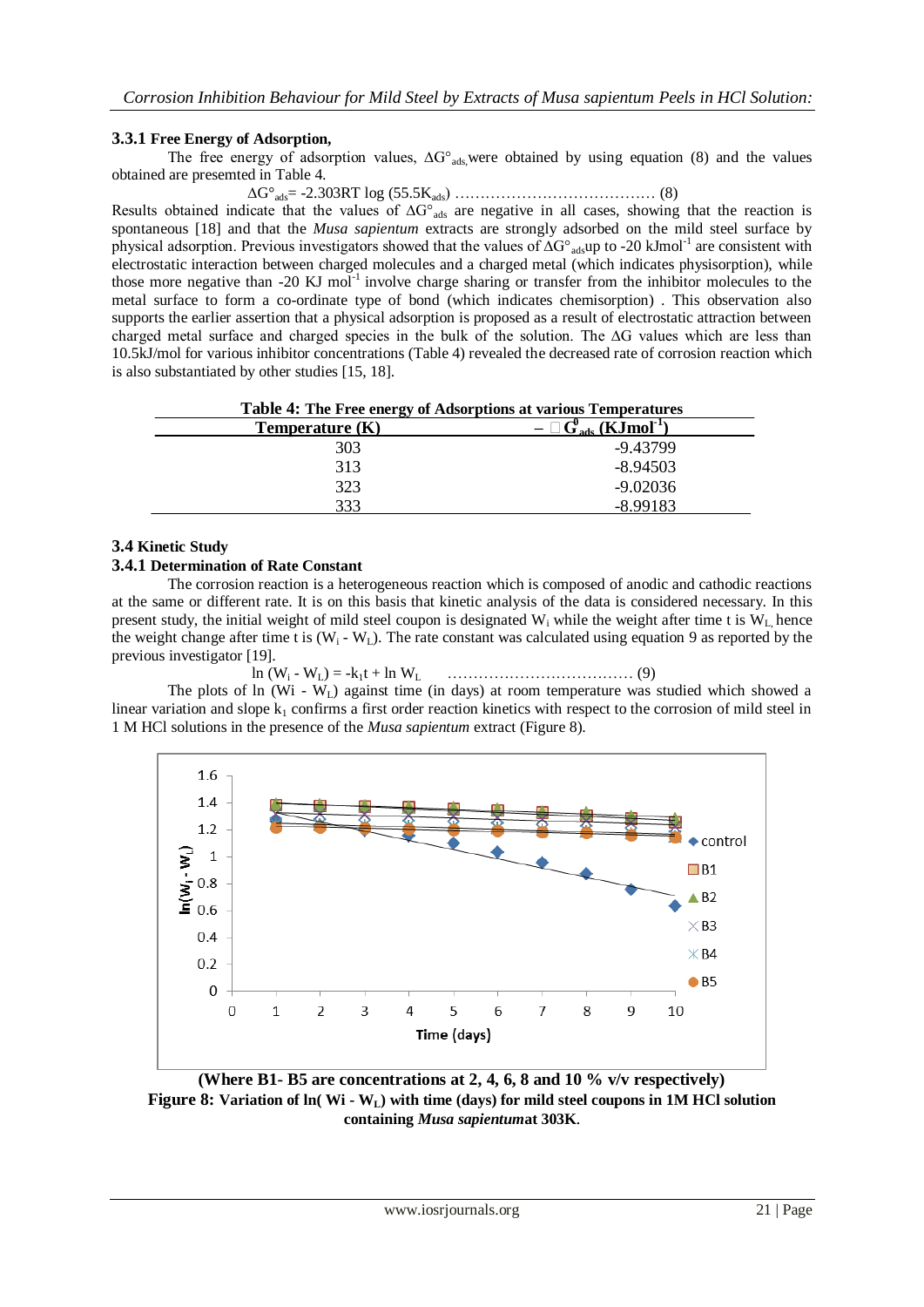# **3.4.2 Determination of Half Life**

The half-life  $(t_{1/2})$  was calculated from the relation below as shown in Table 6: The increase in half-life = ……………………………………….(10)

when the *Musa sapientum* extracts were added further supports the inhibition of mild steel in 1M HCl by the additives. It should be pointed out that as the concentration of the extracts increases, the half-life also increases which corroborates the earlier assertion that as the concentration of the extracts increases, the corrosion rate decreases which results into higher inhibition efficiency. Hence, more protection of the metals by the *Musa sapientum* extracts would be established. Based on the value of the activation energy which is in the range of 61kJ/molto 67 kJ/mol, the additive is physically adsorbed on the metal coupons. Therefore, it is likely that a multilayer protective coverage on the entire mild steel surface was obtained[19].

| Table 5: Half life parameters at various concentrations |                                            |                                           |  |
|---------------------------------------------------------|--------------------------------------------|-------------------------------------------|--|
| Concentration of Extract $(v/v)$                        | Rate Constant $(x 10^3$ day <sup>1</sup> ) | Half life ( $\times$ 10 <sup>3</sup> day) |  |
| <b>Blank</b>                                            | 0.06818                                    | 10.16397                                  |  |
| 2.0                                                     | 0.01398                                    | 49.5753                                   |  |
| 4.0                                                     | 0.01175                                    | 58.97455                                  |  |
| 6.0                                                     | 0.01005                                    | 68.93602                                  |  |
| 8.0                                                     | 0.00968                                    | 71.60756                                  |  |
| $1\ 0.0$                                                | 0.00798                                    | 90.25879                                  |  |

## **3.5 Phytochemical Constituents**

Preliminary investigations of phytochemical constituents of the *Musa sapientum* extract was reported in Table 6.Inspection of the chemical structures of these phytochemical constituents reveal that these compounds are easily hydrolysable and the compounds can be adsorbed on the metal surface via the lone pair of electrons present on their oxygen atoms (i.e. they contain multifunctional group) which make a barrier for charge and mass transfer leading to decrease the interaction of the metal with the corrosive environment. As a result, the corrosion rate of the metal was decreased. The formation of film layer essentially blocks the discharge of H<sup>+</sup> and dissolution of the metal ions. Due to electrostatic interaction, the protonated constituent's molecules are adsorbed (physisorption) and high inhibition is expected.

|                       | Table 6: The phytochemical constituents of <i>Musa sapientum extract</i> |  |  |
|-----------------------|--------------------------------------------------------------------------|--|--|
| <b>Phytochemicals</b> | Musa sapientum                                                           |  |  |
| Alkaloid              |                                                                          |  |  |
| Saponin               | $^+$                                                                     |  |  |
| Tannin                | $^+$                                                                     |  |  |
| Flavonoid             | $\pm$                                                                    |  |  |
| Anthraquinone         |                                                                          |  |  |
| Terpenoid             | $^+$                                                                     |  |  |
| Syenoid               |                                                                          |  |  |
| Phlobatannin          |                                                                          |  |  |
| Legal Yeast           | $\pm$                                                                    |  |  |
| Keller Kiliani        | $\pm$                                                                    |  |  |
| Salkowski             | $^+$                                                                     |  |  |
| Lieberman             |                                                                          |  |  |

## **Table 6: The phytochemical constituents of** *Musa sapientum extract*

# **IV. Conclusion**

- 1. The acid extract of *Musa sapientum* acts as good and efficient inhibitor for the corrosion of mild steel in hydrochloric acid medium.
- 2. Inhibition efficiency increases with inhibitor concentration and maximum inhibition efficiency for the extract was found to be 87.50% at the optimum concentration of 10% v/v at  $30^{\circ}$ C.
- 3. The adsorption of different concentrations of the plant extract on the surface of the mild steel in 1M HCl acid followed both Langmuir and Temkin adsorption isotherm.
- 4. The negative sign of the Free Energy of adsorption indicates that the adsorption of the inhibitors on the mild steel surface was a spontaneous process and was found to be physiosorption.
- 5. The positive values of enthalpy of adsorption (∆H) suggest that the chemical reaction involved in the adsorption of the inhibitors on the metal surface is an endothermic process, hence increase in the reaction temperature of the medium will decrease the inhibition efficiency.